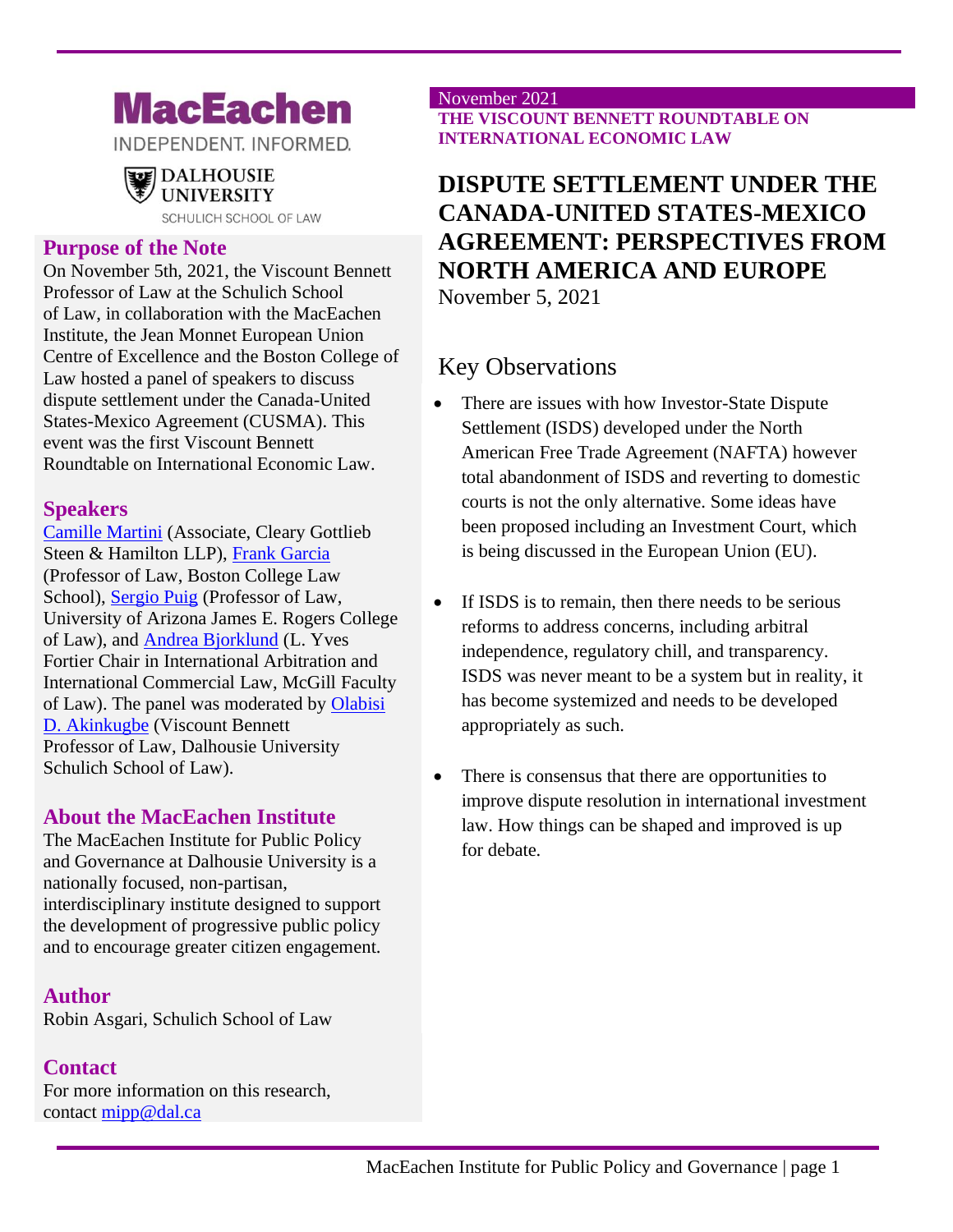# Event Abstract

The first Viscount Bennett Roundtable on International Economic Law brought together experts from North-America and Europe to interrogate the Canada-United States-Mexico Agreement (CUSMA). The experts shared their views on the dispute settlement regime, comparative insights in relation to developments in Europe; and how changes within ISDS and the new labour dispute settlement can enhance labour and environmental policy among others.

# Introduction

On July 1, 2020, the [Canada-United States-Mexico Agreement \(CUSMA\)](https://www.international.gc.ca/trade-commerce/trade-agreements-accords-commerciaux/agr-acc/cusma-aceum/index.aspx?lang=eng) came into effect, replacing its longstanding predecessor, the North American Free Trade Agreement (NAFTA). Reopening the 23-year-old agreement was one of President Trump's election promises, in a time where anti-trade and globalization sentiments were on the rise in the United States and abroad. However, all three parties to the agreement had issues with it that they hoped to be addressed in a new reformed agreement. Among the reforms to the CUSMA, one of the most significant was Canada's [withdrawal from the controversial Investor-State Dispute Settlement \(ISDS\)](http://arbitrationblog.kluwerarbitration.com/2020/06/22/the-usmca-cusma-t-mecs-entry-into-force-introducing-a-new-era-in-regional-isds-with-nafta-2-0/) mechanism chapter, which allowed investors to sue governments through an independent arbitration process when an investor felt they had been discriminated against or their rights as an investor had been violated. The panelists discussed these changes in CUSMA, its potential impact, and possible alternative dispute mechanism solutions.

# Investor-State Dispute Settlement

Under NAFTA, investors had access to ISDS under Chapter 11 of the agreement if they felt that a host state had not complied with its obligations under the treaty to give investors equitable treatment or had expropriated their investment. ISDS was heavily criticized for its broad license for investors to sue governments for policy and regulatory decisions that impacted investments, especially in Canada, who was party to the greatest number of disputes. Under [NAFTA, 66](https://www.usitc.gov/publications/332/pub4889.pdf)  [disputes have been initiated](https://www.usitc.gov/publications/332/pub4889.pdf) (27 against Canada, 22 against Mexico, 17 against the US) with 5 unfavourable results for both Canada and Mexico but 0 for the United States. Chapter 14 of CUSMA replaced Chapter 11 of NAFTA and addressed many of the concerns including introducing stronger protections for party countries who infringe on an investment through regulation or expropriation. However, Canada opted out of the Chapter altogether, possibly assuming it was not worth subscribing to given the number of challenges brought against it under NAFTA. Canadian investors in Mexico and Mexican investors in Canada can still opt for ISDS under the Comprehensive and Progressive Agreement for Trans-Pacific Partnership [\(CPTPP\)](https://www.international.gc.ca/trade-commerce/trade-agreements-accords-commerciaux/agr-acc/cptpp-ptpgp/index.aspx?lang=eng), a multilateral trade agreement which both countries are party to and has a similar ISDS chapter to CUSMA. Canadian investors in the United States and American investors in Canada will now have to take their disputes to domestic courts. It is yet to be seen how this will play out, as CUSMA has a [sunset clause](https://www.nortonrosefulbright.com/en/knowledge/publications/91d41adf/major-changes-for-investor-state-dispute-settlement-in-new-united-states-mexico-canada-agreement) on NAFTA ISDS claims set for July 1, 2023. Whether ISDS should be reformed or completely abandoned has been a subject of contentious debate. Alternative solutions exist, including proposals for an investment court, which is in the process of being established under the Comprehensive Economic and Trade Agreement (CETA) between Canada and the EU.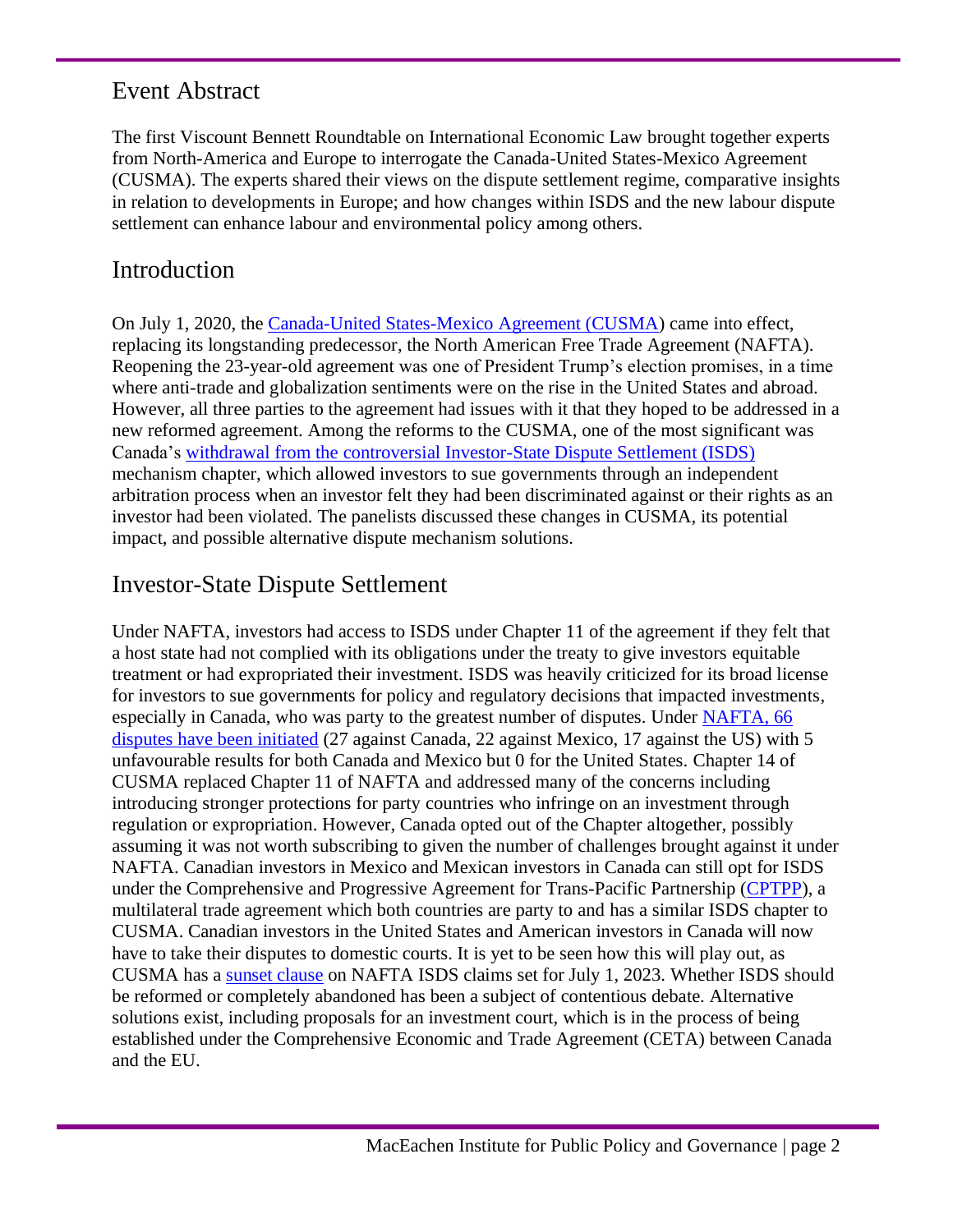# Speaker Observations

Camille Martini

- There have been a number of claims filed to meet the three-year sunset clause under NAFTA ISDS, set to expire on July 1, 2023. It is yet to be seen how the new ISDS chapter and Canada's exclusion will impact the volume of disputes.
- One proposed alternative to ISDS, which has been discussed for many years and now the European Union is looking to potentially implement, is an investment court. This is already under development in CETA between Canada and the European Union.
- An investment court has the potential to address many of the concerns with ISDS, including establishing rules of procedure, permanent appointed jurists by the treaty parties, and allowing for development of a jurisprudence under an agreement.

Sergio Puig

- The CUSMA was agreed to during a time where there is an increasing mistrust of international trade and organizations both in the United States and abroad.
- There are some interesting reforms in CUSMA, including the requirement for arbitrators to have environmental expertise in state-to-state disputes under Chapter 24 and a rapid response mechanism that can be used for labour issues. Energy reforms in Mexico will have interesting implications for the relationship between Chapter 14 and 24.
- There are political and economic interests at play but there needs to be pragmatism in improving ISDS rather than abandoning it. If there are concerns about ISDS promoting fossil fuels, then those sectors can be excluded from the mechanism. Lawyers and arbitrators are also benefiting from ISDS monetarily, there needs to be a return to balance of the original purpose of the system and the disputes under it.

Andrea Bjorklund

- The political shift in the United States means that the traditional bipartisan pro trade coalition in the political centre has eroded. The Biden Administration also does not seem to have free trade as a priority in its current agenda, given how many other issues it is currently dealing with.
- Resorting to domestic courts to settle disputes is not necessarily the best alternative. Transparency norms vary by country and jurisdiction, even within developed regimes, and do not necessarily meet all the elements of procedural justice.
- If double-hatting is a serious concern, then the establishment of an investment court can perhaps remedy the issue. [Double-hatting](https://icsid.worldbank.org/sites/default/files/Background_Papers_Double-Hatting_(final)_2021.02.25.pdf) is generally understood in the context of investor-State dispute settlement (ISDS) as the practice by which one individual acts in two different roles in ISDS cases simultaneously or within a short time period. Often it refers to being an arbitrator and a counsel simultaneously, but may extend to other roles such as acting as an expert witness or mediator in separate ISDS proceedings.
- ISDS does not primarily result in fossil fuel companies suing against regulations, the Spanish and Italian solar cases demonstrate that it can also help hold a government to account when they do not live up to promised clean energy incentives.
- ISDS was never meant to be a system. Perhaps the reforms do not go far enough but there needs to be a serious look at how to develop ISDS instead of totally abandoning it.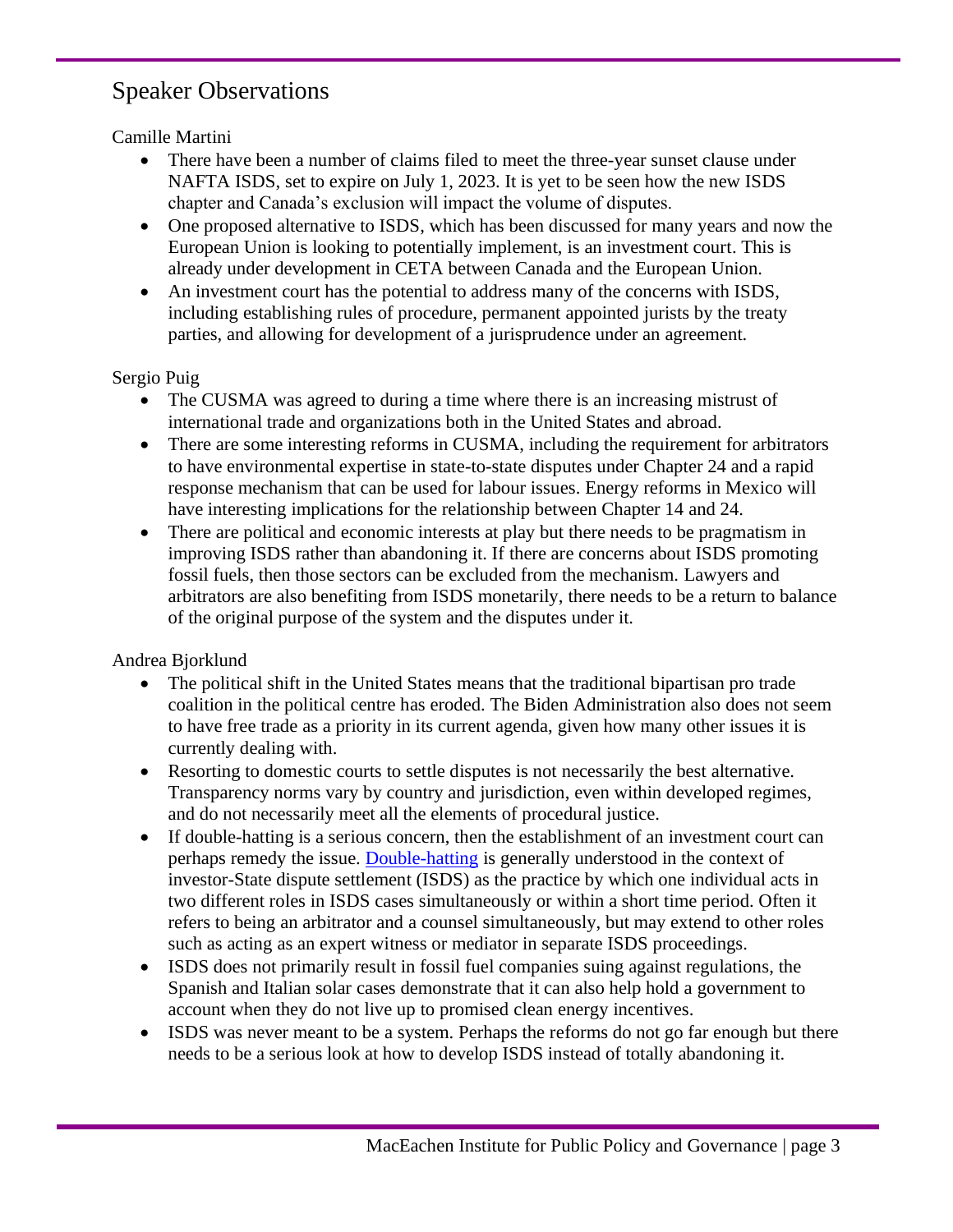Frank Garcia

- Procedural justice relies on a dispute settlement process that needs to encompass four key elements in order for its participants to have faith in the system: (1) Independence and impartiality of decisionmakers; (2) Transparency; (3) Participation; and (4) Mechanism for the correction of error. CUSMA provides modest improvements but does not go far enough.
	- o **Independence** CUSMA imposes rules on double-hatting and follows the International Bar Association conflict of interest rules for the independent arbitrators but does not go far enough. The CPTPP prohibits double hatting more strongly than CUSMA.
	- o **Transparency** Pleadings, memos, and proceedings need to be made public. There also needs to be rules around disclosing who third party funders of litigation are.
	- o **Participation** there is no improvement from NAFTA
	- o **Mechanism of Correcting Error** The CUSMA Commission can correct error by setting guidance on how the treaty should be interpreted. Tribunals can now circulate drafts of the award to the parties before they are published. There is also more flexibility about the seat of arbitration, the tribunal can be seated in any *New York Convention* jurisdiction.
- Through analysis, Garcia reached the unexpected conclusion that domestic courts are more robust in meeting the procedural justice criteria and are a better alternative to ISDS.
- Empirically, the nonexistence of ISDS does not show to inhibit or encourage investment. If ISDS is to remain, then changes need to be pragmatic and incremental. If ISDS is to be a fully functional system of its own, then all issues need to be fully looked at in its development.

# Conclusion

The panelists shared different views on the best dispute resolution mechanism to be employed in CUSMA and international investment agreements moving forward; however, there was consensus that there is opportunity for improvement from the original ISDS model in NAFTA and the provisions that accompanied it. Those opportunities include solutions to address improvements in procedural justice, labour protection, climate change considerations, and shifting the system back to its original purpose to focus on the parties in the dispute rather than the legal bureaucracy that supports it. Nonetheless, there is plenty of optimism that international investment law and treaties are progressing in a forward direction to provide better outcomes and protections for all parties involved.